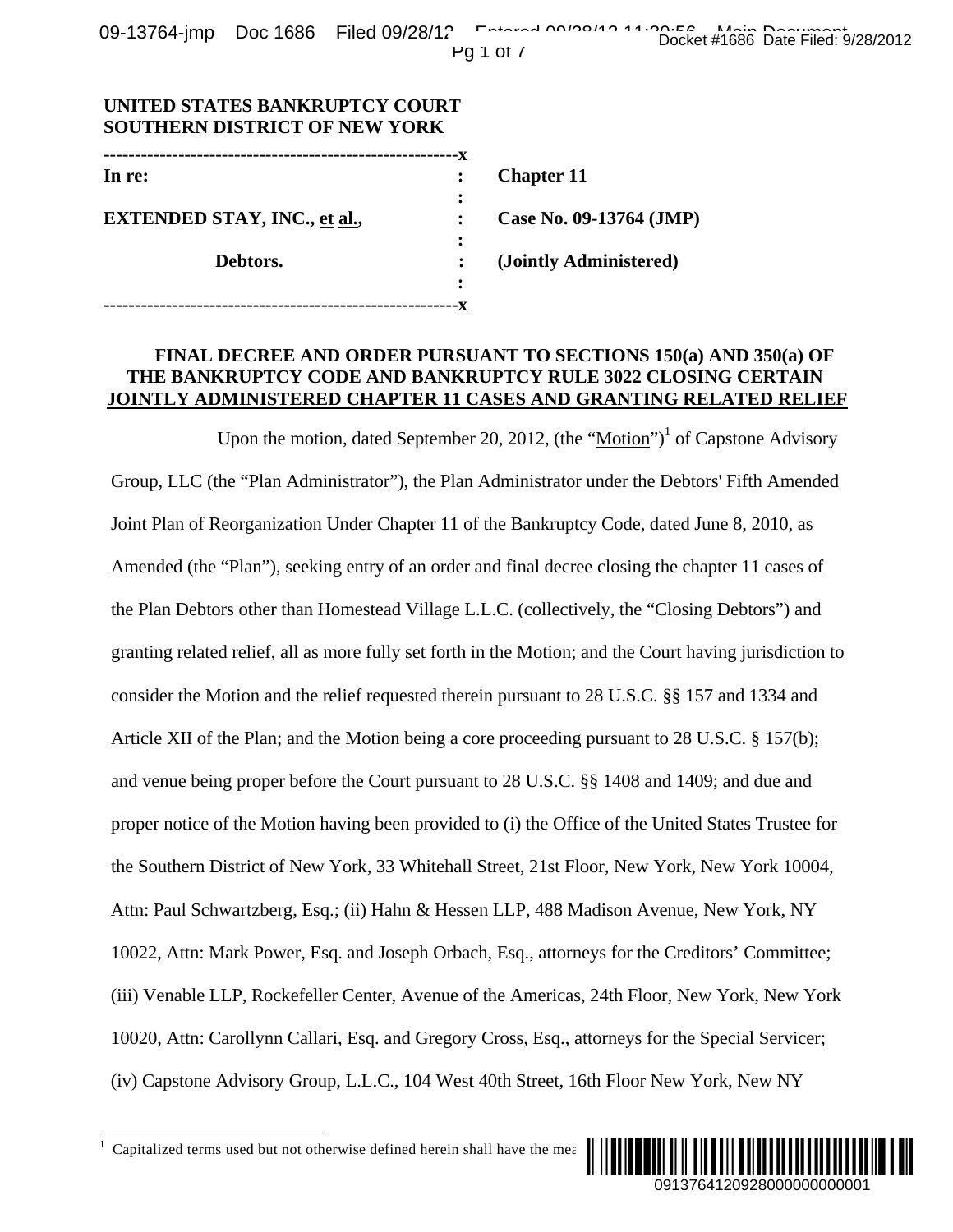### 09-13764-jmp Doc 1686 Filed 09/28/12 Entered 09/28/12 11:30:56 Main Document Pg 2 of 7

10018, Attn: Finbarr O'Connor, the Plan Administrator and Litigation Trustee, and (v) those parties that have requested notices pursuant to Bankruptcy Rule 2002, and no other or further notice being required; and the Debtors having received an informal response to the Motion and having resolved the informal response; and the relief requested in the Motion being in the best interests of the Debtors and their estates and creditors; and the Court having reviewed the Motion; and the Court having determined that the legal and factual bases set forth in the Motion establish just cause for the relief granted herein; and upon all of the proceedings had before the Court; and after due deliberation and sufficient cause appearing therefor;

#### IT IS HEREBY ORDERED THAT:

1. The Motion is granted.

2. Pursuant to the Plan and section 105(a) of the Bankruptcy Code, claims that have been scheduled or filed in the Plan Debtors' cases shall be deemed filed or scheduled in the case of Homestead Village L.L.C. (Case No. 09-13766 (JMP)).

3. Pursuant to section 350(a) of the Bankruptcy Code and Bankruptcy Rule 3022, a final decree is hereby entered closing the cases of the Closing Debtors identified on Exhibit A hereto as of the date of this Order.

4. The requirement under Rule 3022-1 of the Local Rules of the Bankruptcy Court for the Southern District of New York that a closing report be filed in connection with the Closing Debtors' chapter 11 cases is waived.

5. This Order and the closing of the Closing Debtors' chapter 11 cases shall not affect or impact, and shall be completely without prejudice to, any party's rights or defenses respecting the claims scheduled or filed in the Plan Debtors' cases or respecting the pending Adversary Proceedings or respecting any future adversary proceeding or contested matters that

2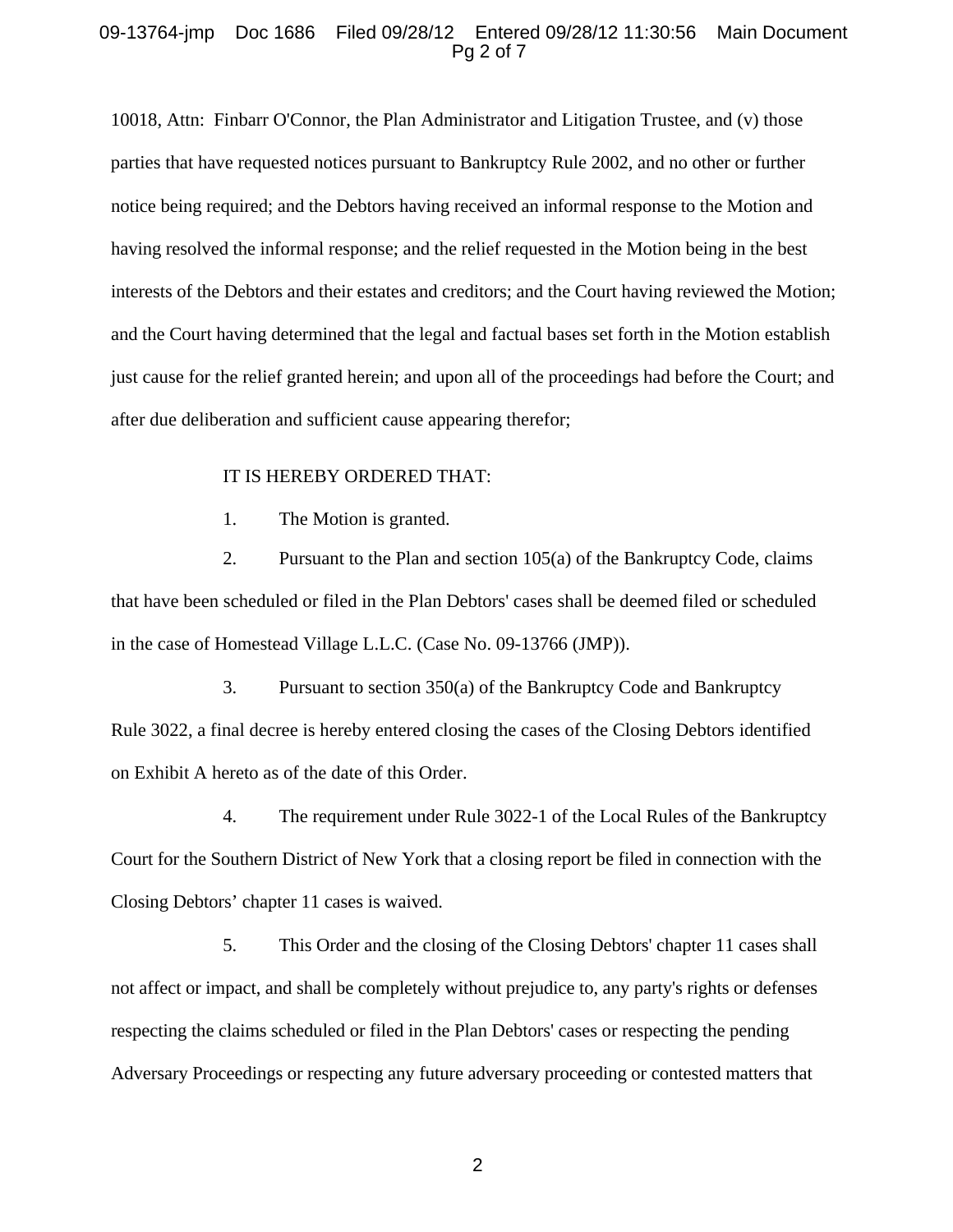### 09-13764-jmp Doc 1686 Filed 09/28/12 Entered 09/28/12 11:30:56 Main Document Pg 3 of 7

may be brought by or against any of the parties to the Adversary Proceedings. Without limiting the foregoing, neither this Order nor any of the relief granted and actions authorized herein shall affect, impact or prejudice any rights, arguments and defenses relating to or based upon the capital structure of the Debtors (including the Closing Debtors) and the separateness of their respective assets and liabilities.

6. This Court shall retain jurisdiction to hear and determine all matters relating to the Closing Debtors' chapter 11 cases, including without limitation, issues arising in connection with the Plan or under this Order, and this Order is without prejudice to the Closing Debtors' right to reopen any of the chapter 11 cases pursuant to section 350(b) of the Bankruptcy Code.

Dated: New York, New York September 28, 2012

> *s/ James M. Peck*  HONORABLE JAMES M. PECK UNITED STATES BANKRUPTCY JUDGE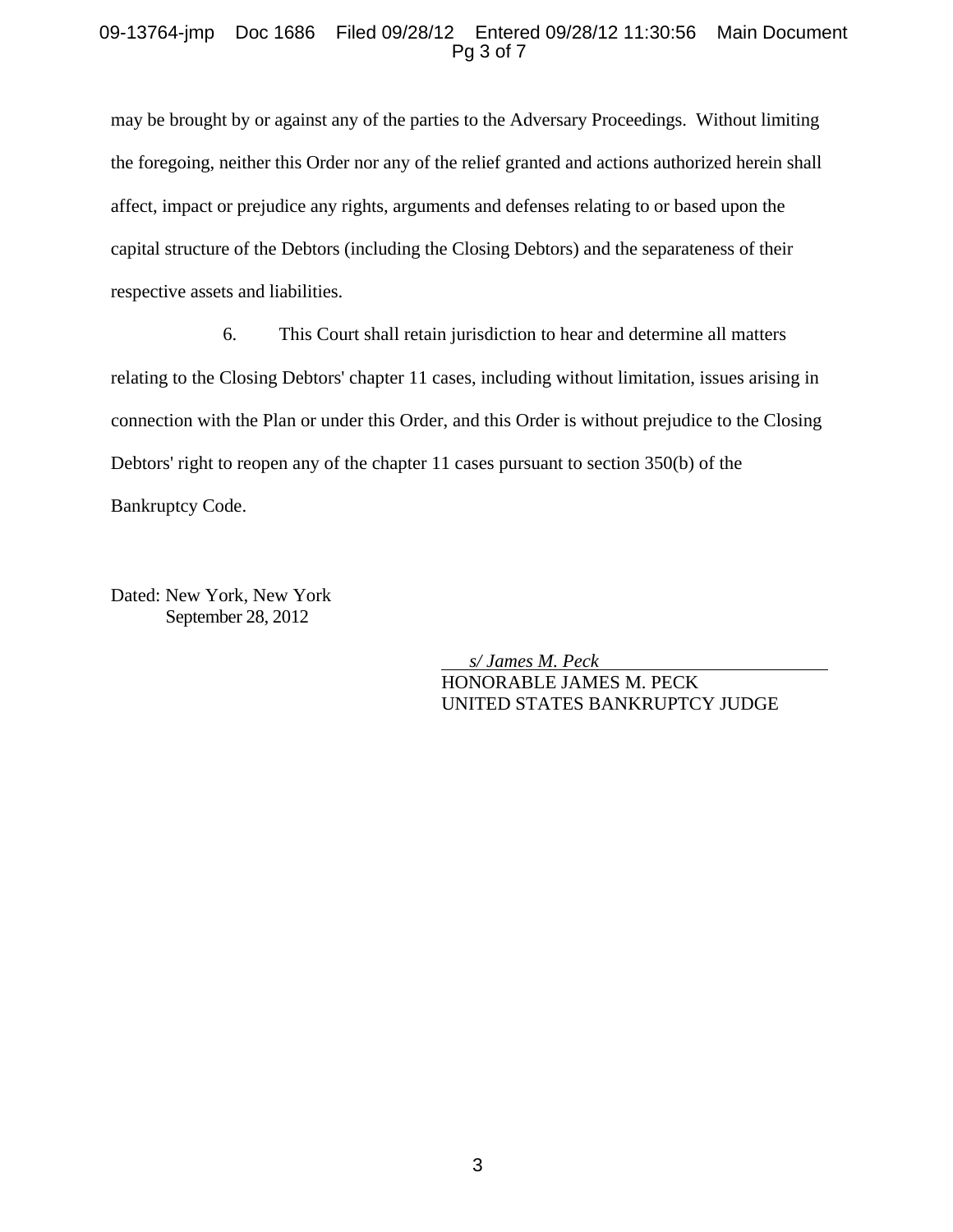09-13764-jmp Doc 1686 Filed 09/28/12 Entered 09/28/12 11:30:56 Main Document Pg 4 of 7

# **Exhibit A**

# **The Closing Debtors**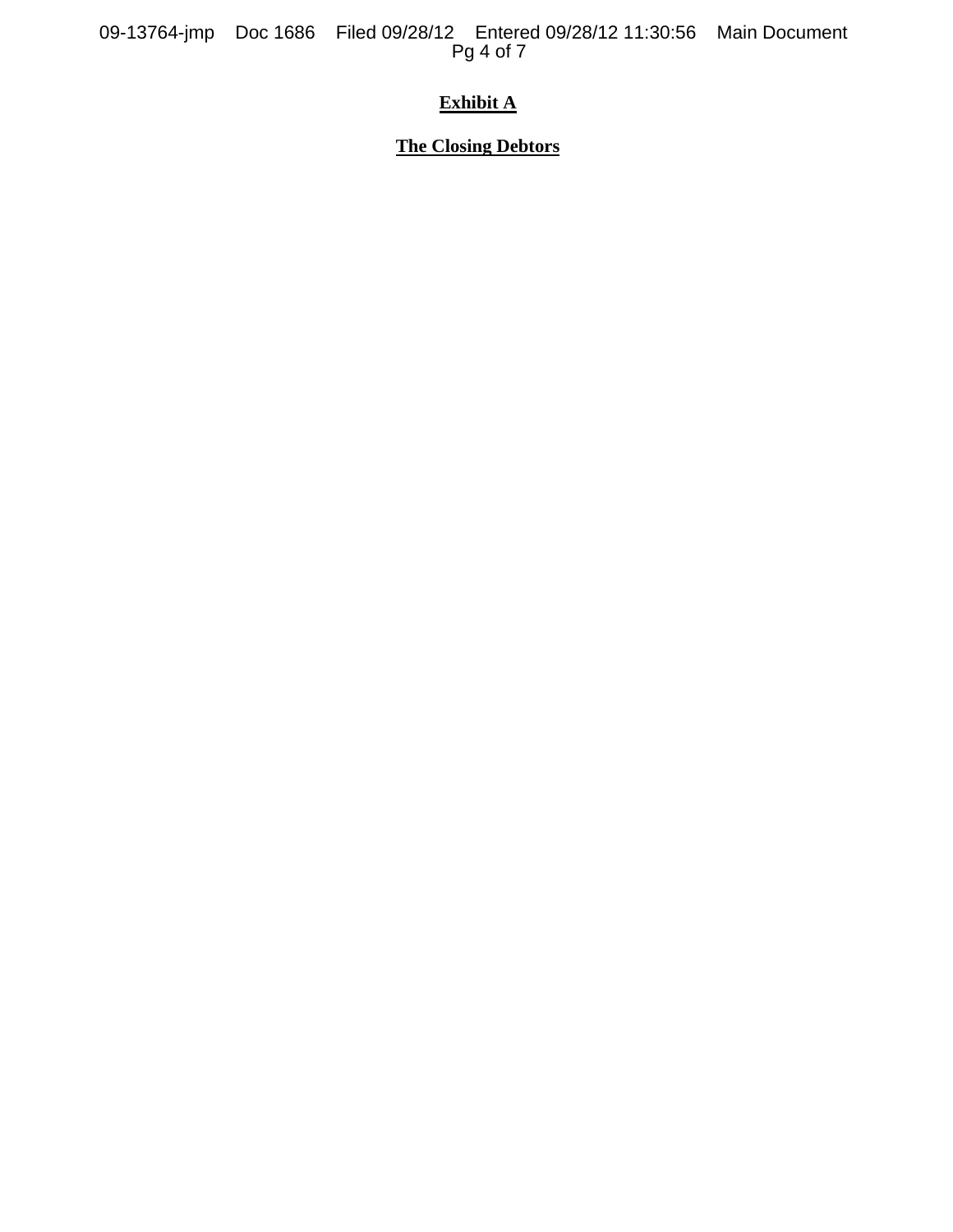# 09-13764-jmp Doc 1686 Filed 09/28/12 Entered 09/28/12 11:30:56 Main Document Pg 5 of 7

| <b>Debtor</b>                               | <b>Case Number</b> |
|---------------------------------------------|--------------------|
| ESA P Portfolio L.L.C.                      | 09-13765           |
| f/k/a BRE/ESA P Portfolio L.L.C.            |                    |
| ESA 2005 Portfolio L.L.C.                   | 09-13767           |
| f/k/a BRE/ESA 2005 Portfolio L.L.C.         |                    |
| ESA 2005-San Jose L.L.C.                    | 09-13770           |
| f/k/a BRE/ESA 2005-San Jose L.L.C.          |                    |
| ESA 2005-Waltham L.L.C.                     | 09-13773           |
| f/k/a BRE/ESA 2005-Waltham L.L.C.           |                    |
| ESA Acquisition Properties L.L.C.           | 09-13775           |
| f/k/a BRE/ESA Acquisition Properties L.L.C. |                    |
| ESA Alaska L.L.C.                           | 09-13780           |
| f/k/a BRE/ESA Alaska L.L.C.                 |                    |
| ESA Canada Properties Borrower L.L.C.       | 09-13785           |
| f/k/a BRE/ESA Canada Properties Borrower    |                    |
| L.L.C.                                      |                    |
| ESA FL Properties L.L.C.                    | 09-13791           |
| f/k/a BRE/ESA FL Properties L.L.C.          |                    |
| ESA MD Borrower L.L.C.                      | 09-13794           |
| f/k/a BRE/ESA MD Borrower L.L.C.            |                    |
| ESA MN Properties L.L.C.                    | 09-13798           |
| f/k/a BRE/ESA MN Properties L.L.C.          |                    |
| ESA P Portfolio MD Borrower L.L.C.          | 09-13803           |
| f/k/a BRE/ESA P Portfolio MD Borrower       |                    |
| L.L.C.                                      |                    |
| ESA P Portfolio PA Properties L.L.C.        | 09-13807           |
| f/k/a BRE/ESA P Portfolio PA Properties     |                    |
| L.L.C.                                      |                    |
| ESA P Portfolio TXNC Properties L.P.        | 09-13809           |
| f/k/a BRE/ESA P Portfolio TXNC Properties   |                    |
| L.P.                                        |                    |
| ESA PA Properties L.L.C.                    | 09-13811           |
| f/k/a BRE/ESA PA Properties L.L.C.          |                    |
| ESA Properties L.L.C.                       | 09-13815           |
| f/k/a BRE/ESA Properties L.L.C.             |                    |
| ESA TX Properties L.P.                      | 09-13818           |
| f/k/a BRE/ESA TX Properties L.P.            |                    |
| ESH/Homestead Portfolio L.L.C.              | 09-13778           |
| f/k/a BRE/Homestead Portfolio L.L.C.        |                    |
| ESH/HV Properties L.L.C.                    | 09-13786           |
| f/k/a BRE/HV Properties L.L.C.              |                    |
| ESH/MSTX Property L.P.                      | 09-13790           |
| f/k/a BRE/MSTX Property L.P.                |                    |
| ESH/TN Properties L.L.C.                    | 09-13793           |
| f/k/a BRE/TN Properties L.L.C.              |                    |
| ESH/TX Properties L.P.                      | 09-13802           |
| f/k/a BRE/TX Properties L.P.                |                    |
| ESH/Homestead Mezz L.L.C.                   | 09-13805           |
| f/k/a BRE/Homestead Mezz L.L.C.             |                    |
| ESA P Mezz L.L.C.                           | 09-13813           |
| f/k/a BRE/ESA P Mezz L.L.C.                 |                    |
| ESA Mezz L.L.C.                             | 09-13816           |
| f/k/a BRE/ESA Mezz L.L.C.                   |                    |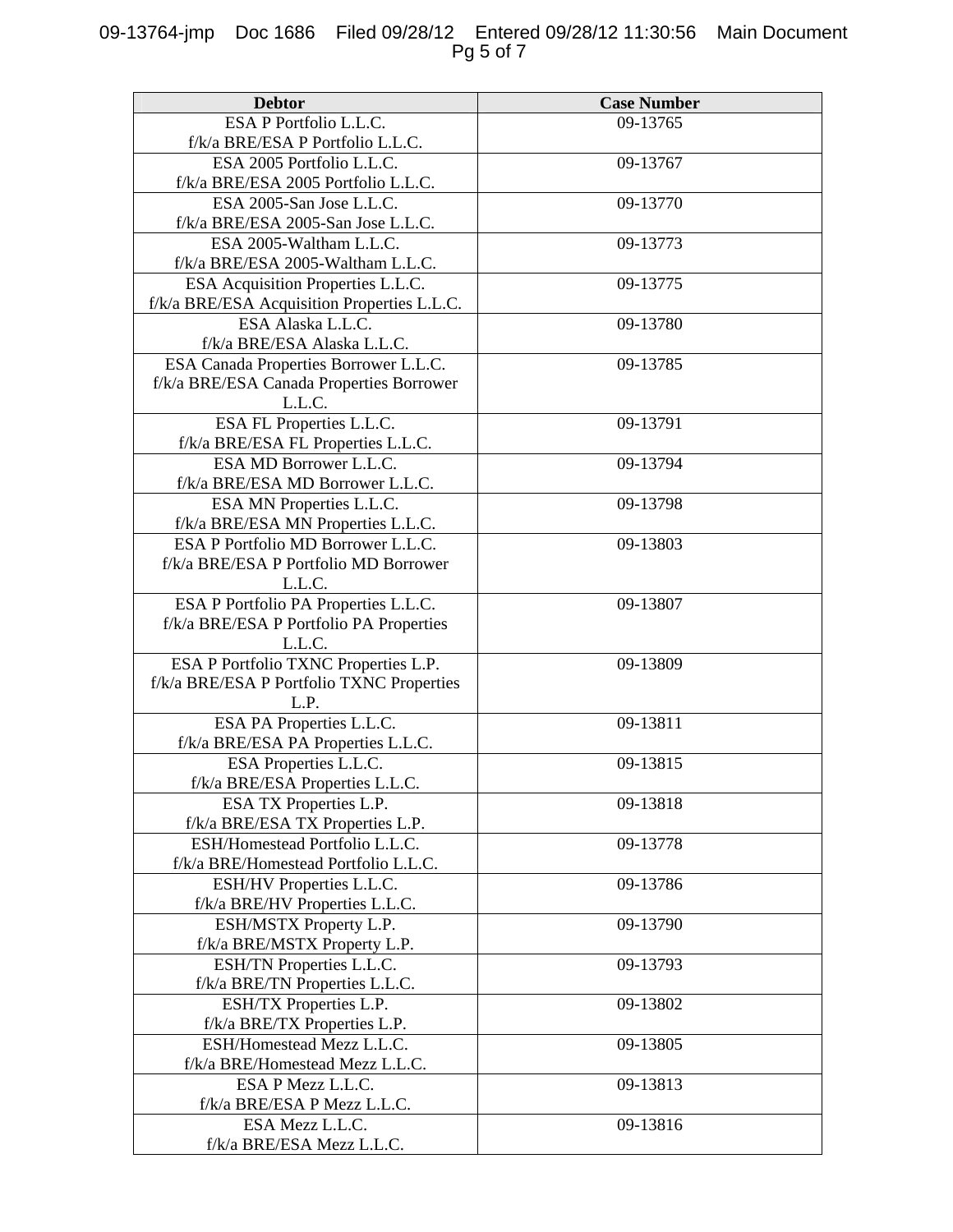# 09-13764-jmp Doc 1686 Filed 09/28/12 Entered 09/28/12 11:30:56 Main Document Pg 6 of 7

| <b>Debtor</b>                       | <b>Case Number</b> |
|-------------------------------------|--------------------|
| ESH/Homestead Mezz 2 L.L.C.         | 09-13819           |
| f/k/a BRE/Homestead Mezz 2 L.L.C.   |                    |
| ESA P Mezz 2 L.L.C.                 | 09-13820           |
| f/k/a BRE/ESA P Mezz 2 L.L.C.       |                    |
| ESA Mezz 2 L.L.C.                   | 09-13823           |
| f/k/a BRE/ESA Mezz 2 L.L.C.         |                    |
| ESH/Homestead Mezz 3 L.L.C.         | 09-13826           |
| f/k/a BRE/Homestead Mezz 3 L.L.C.   |                    |
| ESA P Mezz 3 L.L.C.                 | 09-13828           |
| f/k/a BRE/ESA P Mezz 3 L.L.C.       |                    |
| ESA Mezz 3 L.L.C.                   | 09-13830           |
| f/k/a BRE/ESA Mezz 3 L.L.C.         |                    |
| ESH/Homestead Mezz 4 L.L.C.         | 09-13831           |
| f/k/a BRE/Homestead Mezz 4 L.L.C.   |                    |
| ESA P Mezz 4 L.L.C.                 | 09-13832           |
| f/k/a BRE/ESA P Mezz 4 L.L.C.       |                    |
| ESA Mezz 4 L.L.C.                   | 09-13833           |
| f/k/a BRE/ESA Mezz 4 L.L.C.         |                    |
| ESH/Homestead Mezz 5 L.L.C.         | 09-13777           |
| f/k/a BRE/Homestead Mezz 5 L.L.C.   |                    |
| ESA P Mezz 5 L.L.C.                 | 09-13781           |
| f/k/a BRE/ESA P Mezz 5 L.L.C.       |                    |
| ESA Mezz 5 L.L.C.                   | 09-13784           |
| f/k/a BRE/ESA Mezz 5 L.L.C.         |                    |
| ESH/Homestead Mezz 6 L.L.C.         | 09-13788           |
| f/k/a BRE/Homestead Mezz 6 L.L.C.   |                    |
| ESA P Mezz 6 L.L.C.                 | 09-13792           |
| f/k/a BRE/ESA P Mezz 6 L.L.C.       |                    |
| ESA Mezz 6 L.L.C.                   | 09-13796           |
| $f/k/a$ BRE/ESA Mezz 6 L.L.C.       |                    |
| ESH/Homestead Mezz 7 L.L.C.         | 09-13801           |
| f/k/a BRE/Homestead Mezz 7 L.L.C.   |                    |
| ESA P Mezz 7 L.L.C.                 | 09-13806           |
| f/k/a BRE/ESA P Mezz 7 L.L.C.       |                    |
| ESA Mezz 7 L.L.C.                   | 09-13810           |
| f/k/a BRE/ESA Mezz 7 L.L.C.         |                    |
| ESH/Homestead Mezz 8 L.L.C.         | 09-13812           |
| f/k/a BRE/Homestead Mezz 8 L.L.C.   |                    |
| ESA P Mezz 8 L.L.C.                 | 09-13814           |
| ESA Mezz 8 L.L.C.                   | 09-13817           |
| f/k/a BRE/ESA Mezz 8 L.L.C.         |                    |
| ESH/Homestead Mezz 9 L.L.C.         | 09-13821           |
| f/k/a BRE/Homestead Mezz 9 L.L.C.   |                    |
| ESA P Mezz 9 L.L.C.                 | 09-13822           |
| ESA Mezz 9 L.L.C.                   | 09-13824           |
| ESH/Homestead Mezz 10 L.L.C.        | 09-13825           |
| f/k/a BRE/Homestead Mezz 10 L.L.C.  |                    |
| ESA P Mezz 10 L.L.C.                | 09-13827           |
| ESA Mezz 10 L.L.C.                  | 09-13829           |
| ESA MD Beneficiary L.L.C.           | 09-13768           |
| f/k/a BRE/ESA MD Beneficiary L.L.C. |                    |